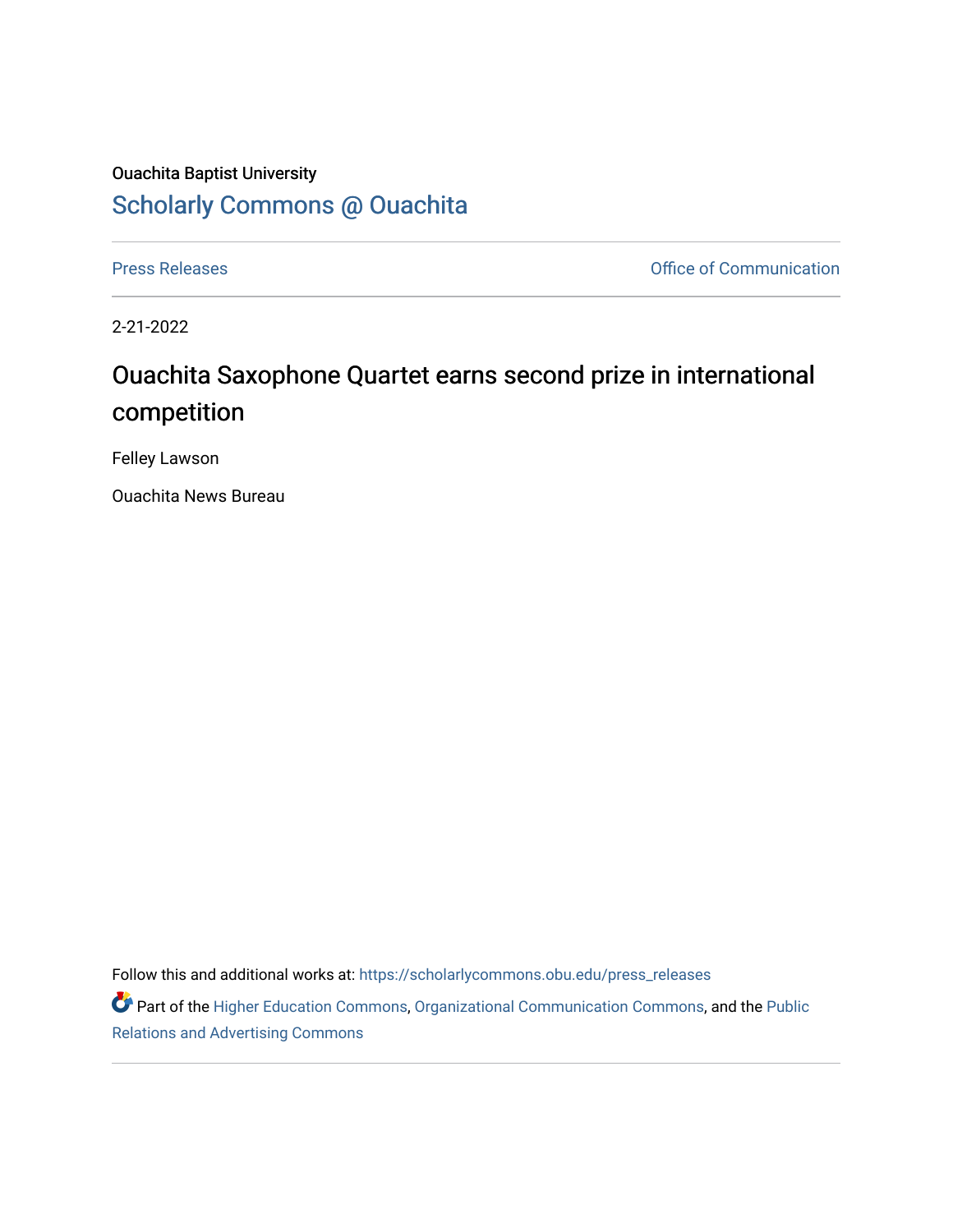## OUACHI'I **BAPTIST UNIVERSI**



For immediate release **Ouachita Saxophone Quartet earns second prize in international competition** *By Felley Lawson* February 21, 2022 For more information, contact OBU's news bureau at [newsbureau@obu.edu](mailto:newsbureau@obu.edu) or (870) 245-5208

ARKADELPHIA, Ark.—The Ouachita Saxophone Quartet has earned second prize in the Eighth Annual ENKOR International Chamber Music Competition based on video submissions of their performances of "Histoire du Tango" by Astor Piazzolla and "Volcanic Ash" by Chris Evan Haas.

"I could not be more proud of the progress these four students have made," said Dr. Caroline Taylor, professor of music at Ouachita, "their dedication to pushing one another to perform challenging literature and the way they have represented Ouachita to audiences far beyond our campus."

Quartet members are Cross Brandon, a senior music industry major from Little Rock, Ark., on baritone saxophone; Craig Crawford, a senior instrumental music performance major from Texarkana, Texas, on soprano saxophone; Graham Scarborough, a senior instrumental music education major from West Monroe, La., on tenor saxophone; and Katelyn Still, a



*Photo 1* Saxophone Quartet members (from left) Craig Crawford, Cross Brandon, Katelyn Still and Graham Scarborough